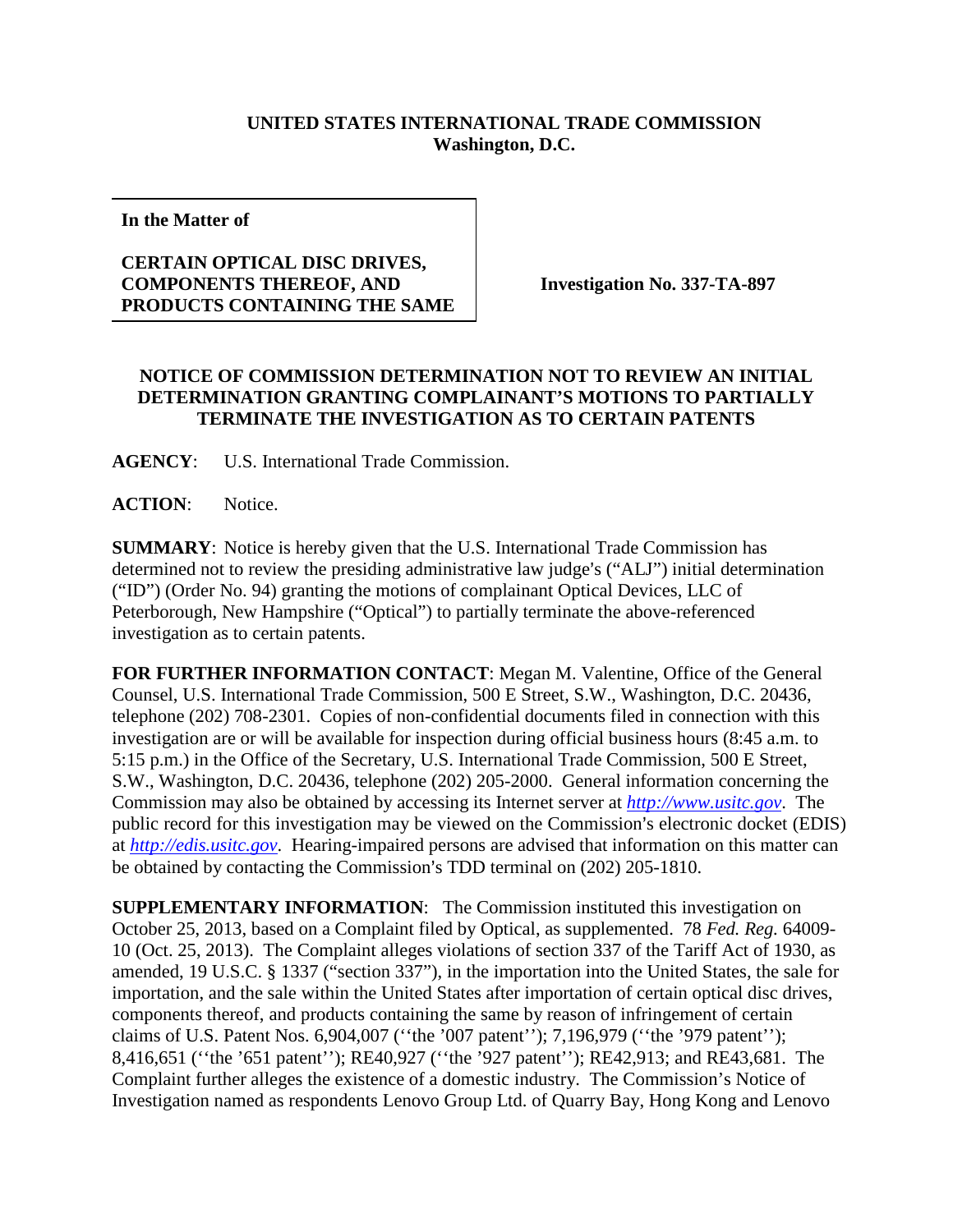(United States) Inc., of Morrisville, North Carolina (collectively "Lenovo"); LG Electronics, Inc. of Seoul, Republic of Korea and LG Electronics U.S.A., Inc. of Englewood Cliffs, New Jersey (collectively "LG"); Nintendo Co., Ltd. of Kyoto, Japan and Nintendo of America, Inc. of Redmond, Washington (collectively "Nintendo"); Panasonic Corp. of Osaka, Japan and Panasonic Corporation of North America of Secaucus, New Jersey (collectively "Panasonic"); Samsung Electronics Co., Ltd. of Seoul, Republic of Korea and Samsung Electronics America, Inc. of Ridgefield Park, New Jersey (collectively "Samsung"); Toshiba Corporation of Tokyo, Japan and Toshiba America Information Systems, Inc. of Irvine, California (collectively "Toshiba"); and MediaTek, Inc. of Hsinchu City, Taiwan and MediaTek USA Inc. of San Jose, California (collectively "MediaTek"). The Office of Unfair Import Investigations was not named as a party to the investigation.

On July 17, 2014, the ALJ issued the subject ID granting Optical's unopposed motions to partially terminate the investigation with respect to the following allegations: (1) the application of the '007, '979, and '651 patents in their entirety to Nintendo, Lenovo, and LG; (2) the application of the '007 patent in its entirety to Samsung; (3) the application of the '007 patent in its entirety and claims 17, 21, 25, 29, 31, and 36 of the '651 patent to MediaTek's optical disc drive controller chips and Respondents' products containing such chips; (4) claim 39 of the '927 patent; (5) claim 14 of the '979 patent; (6) claim 16 of the '007 patent; and (7) the application of the '007, '979, and'651 patents in their entirety to Respondents' products containing certain third-party optical disc drive controller chips, including the following: (a) Samsung's products that include the Sunext or ESS optical disc drive controller chips; (b) Panasonic's products that include the Zoran, Renesas, or Sunplus optical disc drive controller chips; (c) LG's products that include Broadcom, MCS Logic, Sony, Renesas, or Sunplus optical disc drive controller chips; and (d) Lenovo's products that include Renesas optical disc drive controller chips. The ALJ found that the various motions complied with the requirements of section 210.21(a)(1) of the Commission's Rules of Practice and Procedure (19 C.F.R.  $\S$  210.21(a)(1)). The ALJ also found that there are no extraordinary circumstances that would prevent the requested terminations and that granting the motions would not be contrary to the public interest.

The ALJ declined to address the requests by certain respondents to specifically exclude their products in any future remedial order, finding that the issue is not ripe since there has been no finding of violation of section 337. The ALJ also declined to address LG's request that Optical be required to pay certain of LG's fees and costs because LG's request for sanction has not been brought by motion and Optical has not had an opportunity to respond to LG's allegations in accordance with section 210.4 of the Commission's Rules of Practice and Procedure (19 C.F.R. § 210.4).

No petitions for review of the subject ID were filed.

The Commission has determined not to review the ID.

The authority for the Commission's determination is contained in section 337 of the Tariff Act of 1930, as amended (19 U.S.C. § 1337), and in Part 210 of the Commission's Rules of Practice and Procedure (19 C.F.R. Part 210).